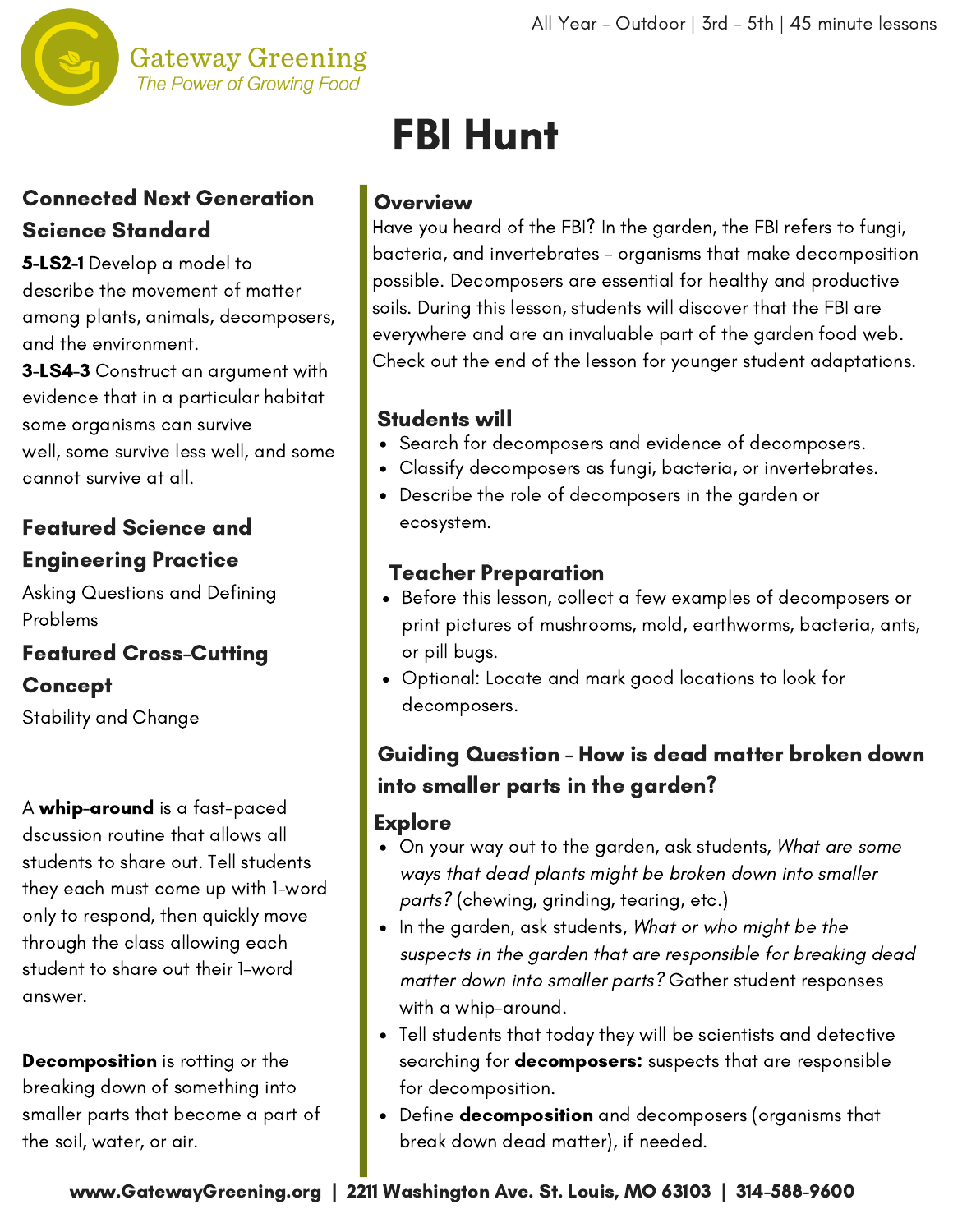

#### **Materials**

- Teacher small whiteboard or chalkboard. Photos of a Fungus, [Invertebrate,](https://pixabay.com/photos/agar-breeding-ground-red-60571/) and Bacteria (close-up)
- Garden journals or FBI Hunt worksheet and clipboards
- Pencil
- Hand trowels
- Access to soil
- Optional field guides, and magnifying glasses

#### **Setting**

- School garden or green space where students can dig in the soil
- Can be taught at any time of year that soil is not frozen

**Fungi**- Living things that are neither plant nor animal. Can vary from mushroom to fuzzy mold to small yeasts you can not see.

Bacteria- Living things that are all around and so small you can not see without a microscope. Some can make you sick, but many eat dead things which help the soil. **Invertebrates**- Animals without a backbone like worms, insects, and spiders.

# FBI Hunt

- Ask students to give some examples of where they might find decomposers in the garden.
- Decomposers will be found in areas with dead matter, like in the soil, under logs, below mulch, or in a compost pile. They can also record evidence they see of decomposers.
- Put students into pairs, then give each group a hand lens, hand trowel, and clipboard with scrap paper or a garden journal.
- Explain that they will have 5-10 minutes to search the garden for decomposers. They will record the decomposers and evidence in their garden journal or the worksheet
- Remind students how to gently handle garden animals.
- Circulate and help students identify or find decomposers as needed.

### Digging Deeper

- After students have finished exploring, combine 2 pairs of students to compare what they discovered. What did they notice about the decomposers and where they live?
- Bring the students back together.
- Tell students that scientists frequently classify living things and they have done that with decomposers too!
- Introduce the students to the three types of decomposers by writing the acronym "FBI" on a board. Ask students if they have heard of the FBI, then explain that the FBI we are talking about stands for Fungi, Bacteria, and Invertebrates. Define each type of decomposer for the students, showing examples of fungi and invertebrates. Explain that some decomposers, such as bacteria, are too small to see.
- Ask students, if some decomposers are too small to be seen, what are some examples of evidence that you might find that tell you a decomposer was there? (spots or holes on leaves, rotten matter)